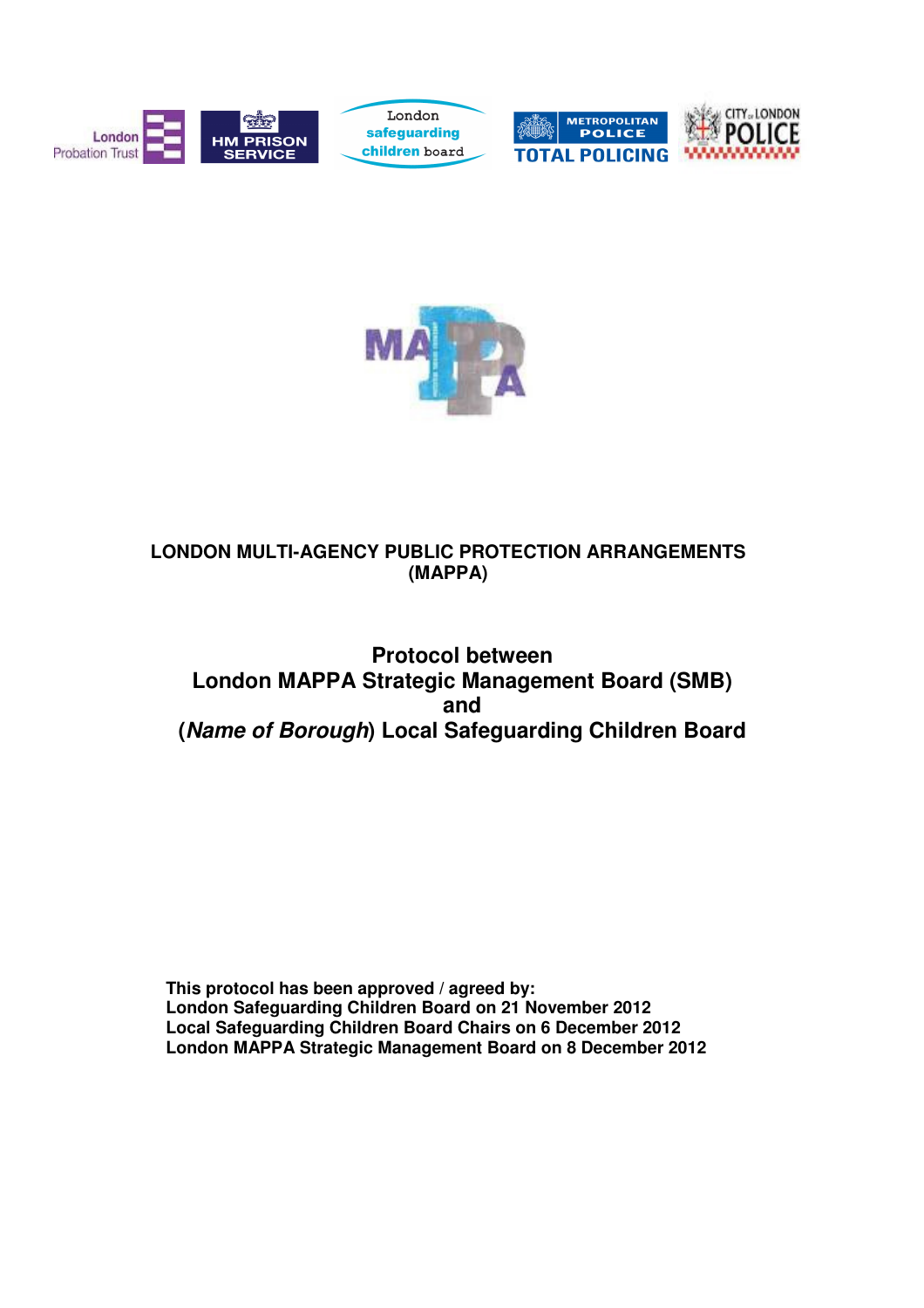#### **LONDON MULTI-AGENCY PUBLIC PROTECTION ARRANGEMENTS**

### **Protocol between London MAPPA Strategic Management Board (SMB) and (Name of Borough) Local Safeguarding Children Board (LSCB)**

| <b>Contents</b>                                                                                                                                                                             | Page |
|---------------------------------------------------------------------------------------------------------------------------------------------------------------------------------------------|------|
| <b>Introduction</b>                                                                                                                                                                         | 3    |
| The statutory basis and purpose of MAPPA<br>The core function of MAPPA                                                                                                                      |      |
| <b>London Region Strategic Management Arrangements</b>                                                                                                                                      | 4    |
| The London MAPPA Strategic Management Board (SMB)<br>The London Safeguarding Children Board<br>Information sharing<br>The MAPPA SMB will:-<br>The London Safeguarding Children Board will:- |      |
| <b>Local Operational Management Arrangements</b>                                                                                                                                            | 6    |
| Introduction<br>The Local Safeguarding Children Board (LSCB)<br>Benefits of co-operation<br>The local MAPPA will:<br>The LSCB will:<br>Review                                               |      |
| <b>Signatories and contact details</b>                                                                                                                                                      | 9    |
| <b>Appendix 1</b><br>MAPPA data return for Local Safeguarding Children Boards                                                                                                               | 10   |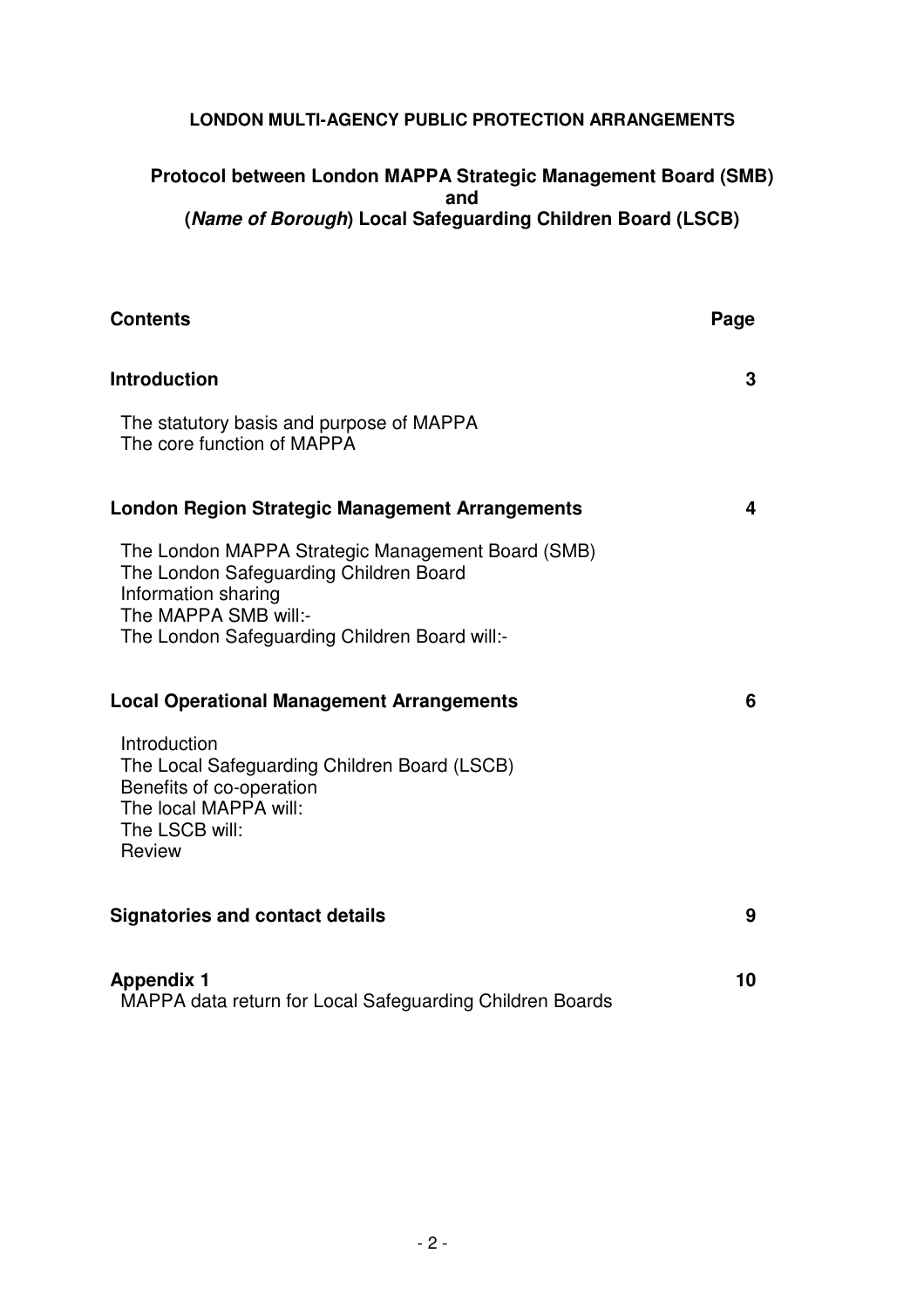# **Introduction**

The London MAPPA Strategic Management Board (SMB) and the (name of Borough) Local Safeguarding Children Board (LSCB) have agreed this protocol to ensure that there is effective cooperation and communication between MAPPA and the LSCB and a clear understanding of responsibilities in respect of MAPPA at a local borough level.

This local protocol replicates a similar protocol that has been agreed at regional level between the London MAPPA SMB and the London Safeguarding Children Board.

## **The statutory basis and purpose of MAPPA**

 Section 325 of the Criminal Justice Act 2003 ("CJA 2003") imposes a statutory duty on the Police, Probation and Prison Services in the 42 MAPPA areas in England and Wales to establish arrangements to assess and manage the risks posed by:

a) Relevant sexual and violent offenders; and

b) Other persons who, by reason of offence(s) they have committed, are considered by the Responsible Authority to be persons who may cause serious harm to the public.

The statutory framework which has been established for the assessment and management of sexual and violent offenders is referred to as MAPPA (Multi-Agency Public Protection Arrangements). Rather than being a statutory body in itself, MAPPA exists as a statutory framework within which participating agencies operate. All agencies participating in MAPPA, therefore, retain their full statutory responsibilities and obligations at all times.

In addition to the participation of the Responsible Authority ('RA') agencies in MAPPA, Section 325(3) of the CJA 2003 establishes that other agencies have a 'duty to co-operate' ('DtC') with the RA within the MAPPA framework. Agencies in London currently specified to participate within MAPPA include:

- Local Authorities
	- o Social Care Services (Children and Adults)
	- o Youth Offending Teams
	- o Education
	- o Housing Authorities
- Housing Association Registered Providers (HARPS), i.e. Registered Social Landlords who accommodate MAPPA offenders
- NHS National Commissioning Board (London Region), Clinical Commissioning Groups and NHS Providers
- Department for Work and Pensions Jobcentre Plus
- UK Border Agency

Under Section 325(8) of the CJA 2003, the Secretary of State has issued national MAPPA Guidance. Being public bodies, all RA and DtC agencies have a duty imposed by public law to have regard to this guidance in exercising their functions under MAPPA.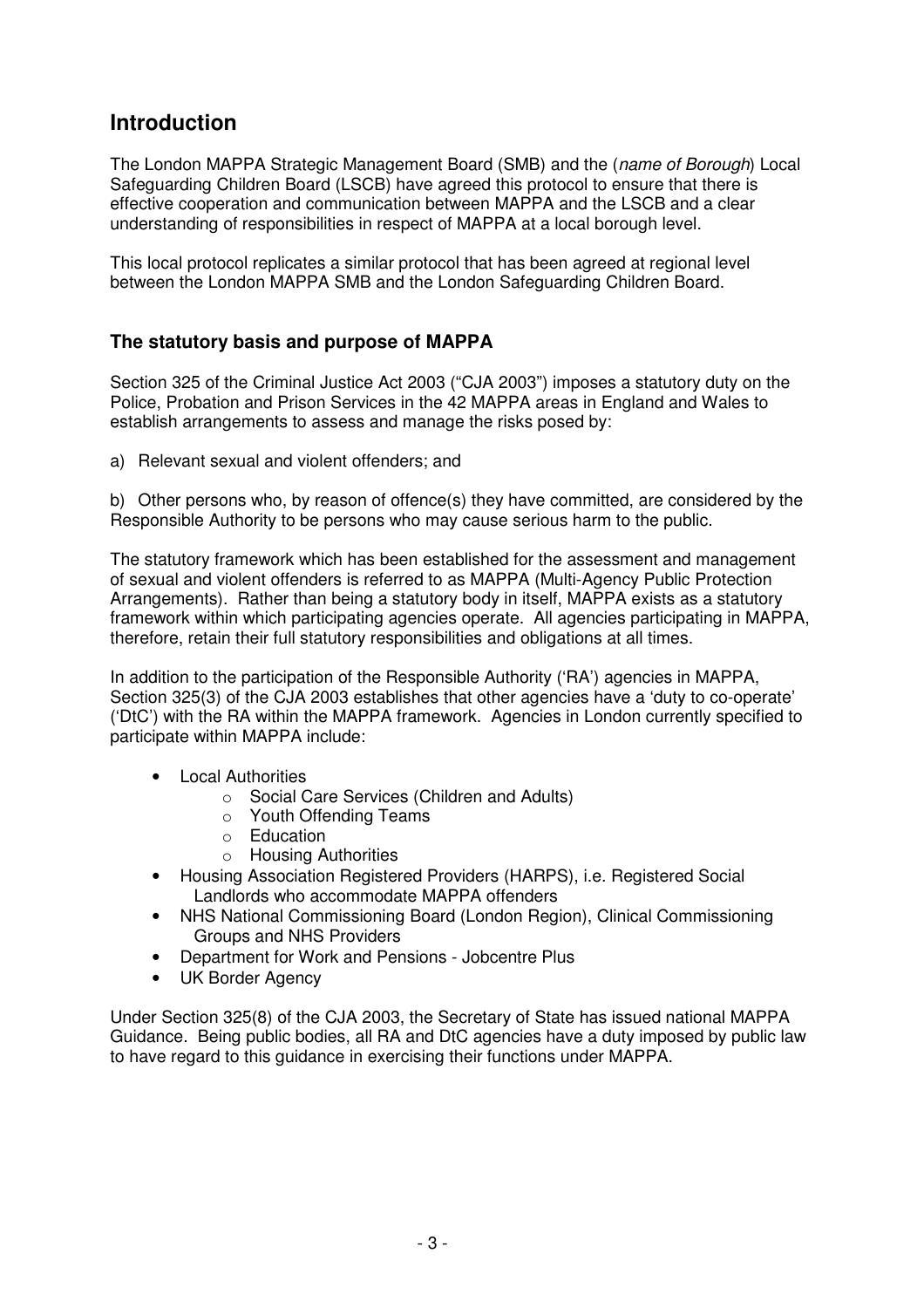## **The core function of MAPPA**

The primary purpose of MAPPA is to co-ordinate the involvement of different agencies in assessing the risk presented by offenders and to ensure that any risk is managed effectively for the protection of the public. Participation in the MAPPA framework enables RA and DtC agencies to undertake more effectively their work in reducing the risk of serious harm presented by offenders.

# **London Region Strategic Management Arrangements**

#### **The London MAPPA Strategic Management Board (SMB)**

The MAPPA SMB is the means by which the RA fulfils its duties under section 326 (1) of the Criminal Justice Act 2003 to:

'keep the arrangements (i.e. MAPPA) under review with a view to monitoring their effectiveness and making any changes to them that appear necessary or expedient.'

The SMB is, therefore, responsible for managing MAPPA activity in London. In London the SMB is a regional Board, covering all 32 London Boroughs and the City of London. Its responsibilities include reviewing its operations for quality and effectiveness and planning how to accommodate any changes as a result of new legislation, national guidance or wider criminal justice changes. The Secretary of State retains the power to issue guidance to the RA on the discharge of its functions under MAPPA. The SMB is responsible for the implementation of the MAPPA Guidance in its area, in line with local initiatives and priorities.

### **The London Safeguarding Children Board**

The London SCB is a voluntary co-operative body. It was established to enable London organisations responsible for the safeguarding of children in London to meet the requirements of the Children Act 2004 and the National Service Framework for Children, Young People and Maternity Services, and to do this in line with the guidance set out in Working Together to Safeguard Children (DfES, DH, Home Office, 2006).

The aims of the Board are to:

- Promote consistency by all member organisations in their response to, and management of, safeguarding children issues, including particularly through the Local Safeguarding Children Boards (LSCBs).
- Provide impetus and strategic leadership to the safeguarding activities of all member organisations.
- Identify and seek appropriate responses to London-specific factors which impact on member agencies' activities to safeguard London children.
- Identify and promote adoption of best practice by member organisations for safeguarding London children.
- Lead the development of procedures, particularly multi-agency procedures, for safeguarding London children.
- Promote the development of London protocols for the sharing of information to safeguard children and promote their welfare.
- Promote good practice to ensure that the voices of the individual child and children collectively are heard.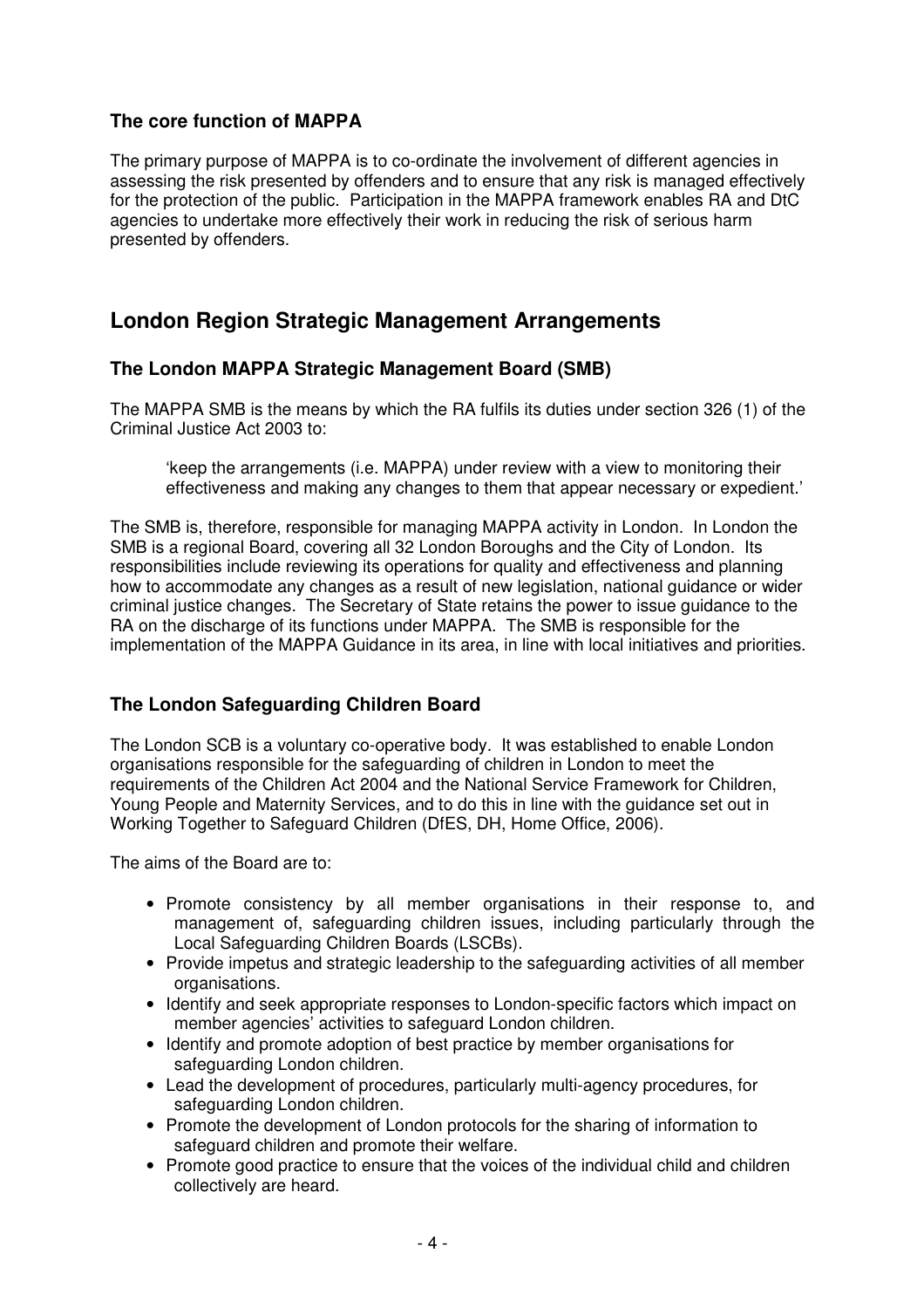- Lead the development of a training strategy to address the need for multi-agency safeguarding children training.
- Develop a communication strategy and systems: firstly, to enable active links with other strategic London, national and international bodies; and, secondly, to ensure that all members of partner organisations are aware of the role, purpose and outputs of the Board.
- Influence and inform the development of policy and practice relating to safeguarding children issues.
- Identify and promote changes to legislation to improve the safeguarding of children.

#### **Information sharing**

Information will be shared between the SMB and the London SCB in a necessary and proportionate manner with lawful authority. Timely and confident information sharing is critical to both public protection and children's safeguarding. Both boards will have regard to the following:

- Relevant information will be shared within the above context in the interests of public protection and the safeguarding of children and the statutory responsibility of both boards.
- Information will be marked and securely stored in line with the Government Protected Marking Scheme (GPMS).
- The London SCB Business Manager will ensure that relevant strategic information from the SMB is presented to the London SCB and ensure that any relevant information from the London SCB is taken to the SMB via the London SCB representative.
- Strategic information can be shared with MAPPA via the MAPPA Executive Office.
- MAPPA has a responsibility for disclosure and both boards will be aware of responsibilities under the Child Sex Offender Disclosure Scheme. There will be a clear audit trail where disclosure has been agreed as necessary.
- Each board should consider the role of the other when reviewing individual cases.

#### **The MAPPA SMB will:-**

- a) Share relevant strategic information with the London SCB representative so that it can be sent to all LSCB Business Managers and Chairs.
- b) Share learning from any case reviews undertaken by the SMB that have any child safeguarding issues so that all LSCBs can be made aware.
- c) Ensure that, where possible, duplication of SCRs is avoided by identifying whether an LSCB SCR is taking place.
- d) Ensure that, when a MAPPA SCR has been agreed, timescales are considered and agreed with the relevant LSCB where there may be two separate SCRs taking place.
- e) Provide training opportunities for Duty to Co-operate agencies.
- f) Ensure that safeguarding needs of children are kept as a priority both for the SMB and MAPPA Chairs.
- g) The SMB will ensure that it fulfils its responsibilities to safeguard and promote the welfare of children, and manages the risk of harm young offenders present to others.
- h) Ensure that strategic safeguarding issues brought to its attention are communicated to the London SCB and to LSCBs through the London SCB representative.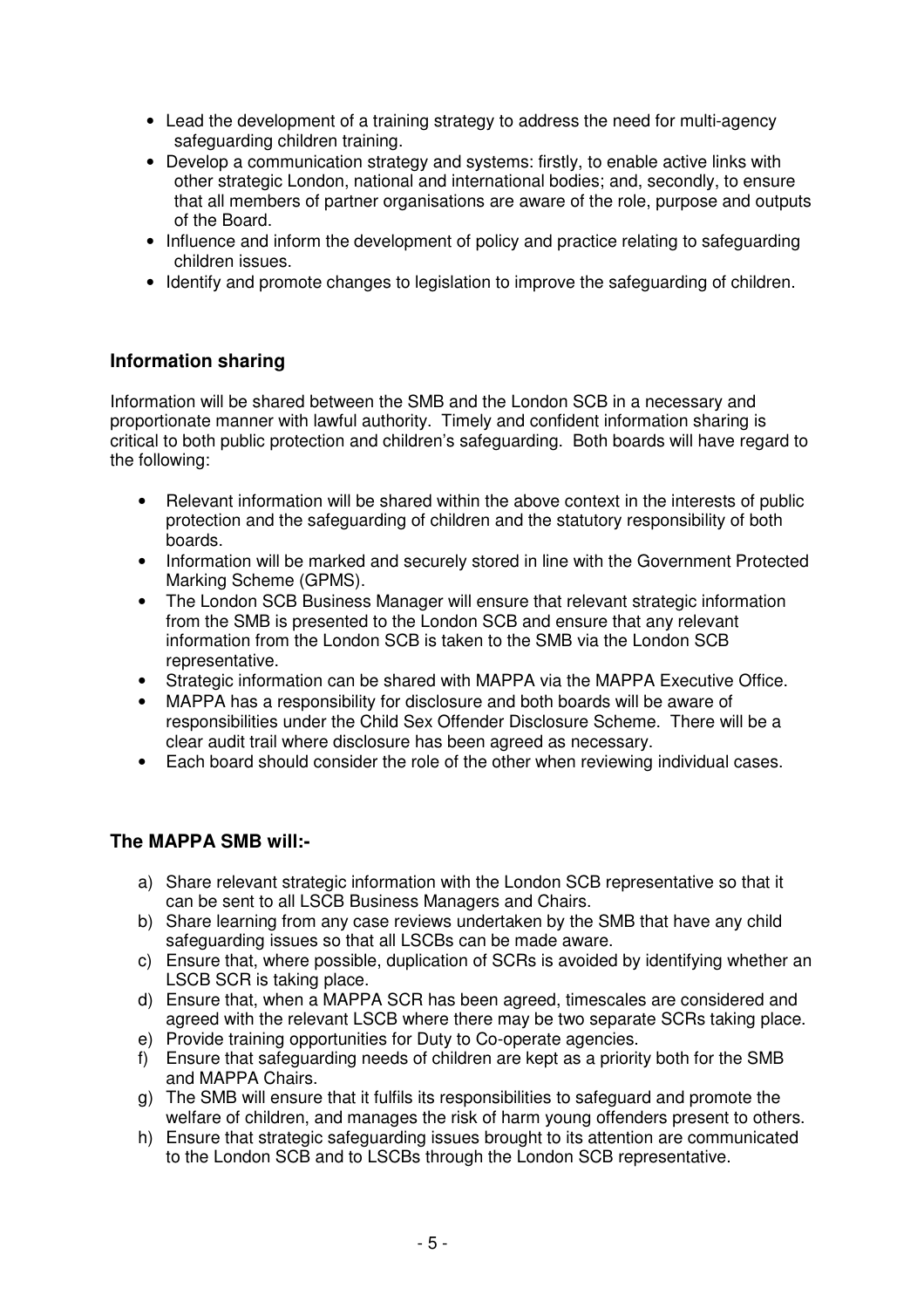## **The London Safeguarding Children Board will:-**

Designate a representative (and substitute) who will sit on the SMB and act as liaison with all LSCBs to ensure that there are effective lines of interaction. The representative's role is to:

- a) represent the views of the London SCB and LSCBs at the SMB meetings;
- b) communicate any relevant issues back to LSCB Business Managers or Chairs;
- c) liaise as required, in relation to any new guidance or training that should be developed in light of serious case reviews or Government publications for either the Safeguarding Children Boards or the SMB;
- d) escalate any strategic issues identified by either LSCBs or the SMB.

# **Local Operational Management Arrangements**

#### **Introduction**

The protocol agreed by London MAPPA Strategic Management Board (SMB) and the London SCB provides a high-level framework to guide borough-based arrangements designed to enhance co-operation and communication between safeguarding children and MAPPA structures.

The authority for the development of such appropriate links comes from the National MAPPA Guidance 2012 (v4), which states:

- The SMB should ensure that MAPPA has effective links with local multi-agency forums in its area which facilitate a joint approach to addressing common public protection issues
- It is recommended that the Responsible Authority (RA) develops written protocols to identify how MAPPA will work and exchange information with, for example, Local Safeguarding Children Boards.

Agencies working with children and their families should have an understanding of the functions of both MAPPA and the Local Safeguarding Children Board. Good communication, co-operation, close liaison and effective information sharing between these groups are essential.

### **The Local Safeguarding Children Board (LSCB)**

The Local Safeguarding Children Board (LSCB) is the key statutory mechanism for agreeing how the relevant agencies in each local area will co-operate to safeguard and promote the welfare of children in that locality, and for ensuring the effectiveness of what they do.

Local Authorities and statutory LSCB partners have a statutory obligation to establish and support the operation of the LSCB

LSCBs will not usually be operational bodies or ones that deliver services to children and their families. However, an LSCB may take on an operational and delivery role within its various functions (as set out in the London Child Protection Procedures,  $\dot{A}^{th}$  edition, Chapter 18)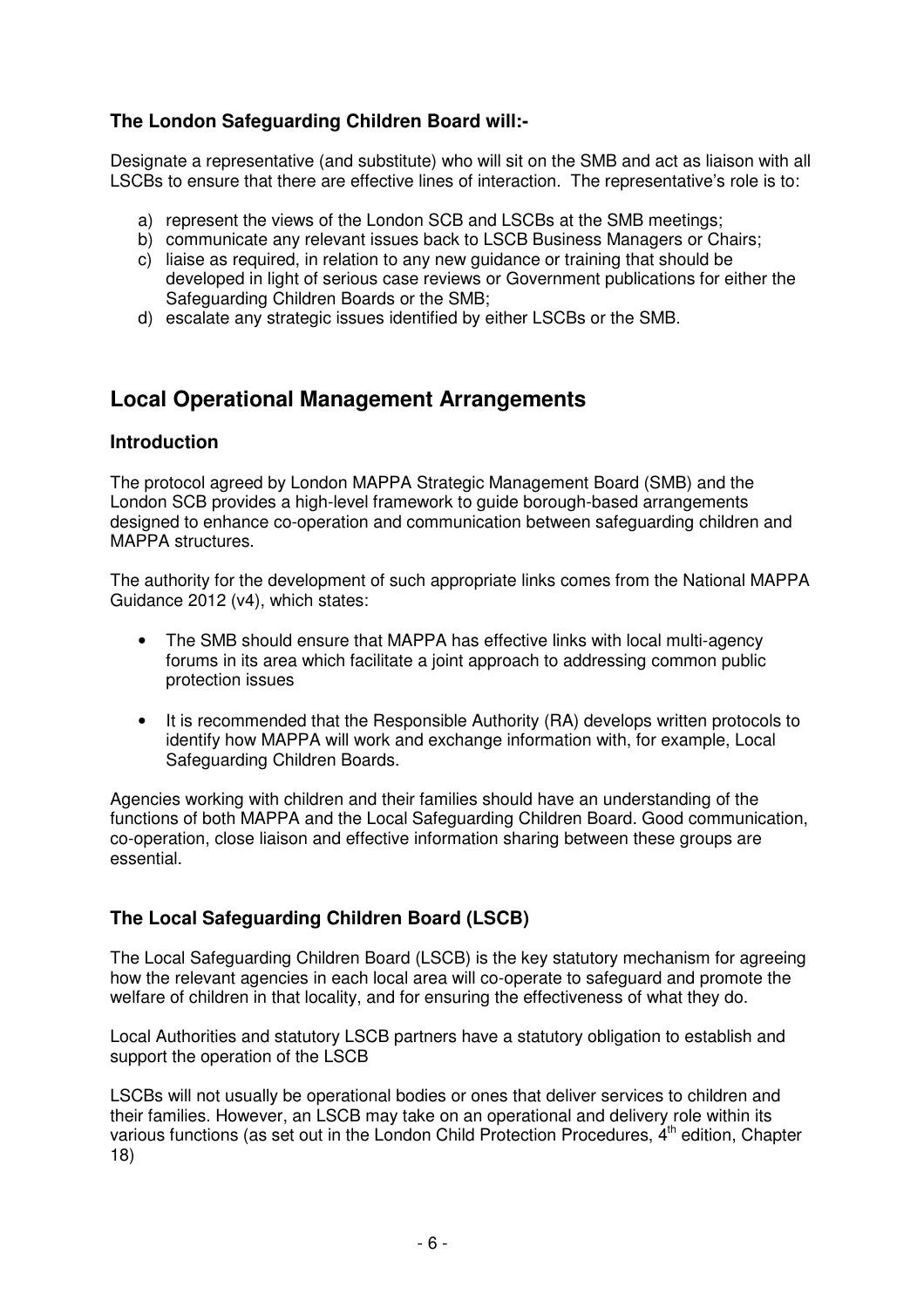### **Benefits of co-operation\***

Co-operation with MAPPA at a borough level enables Duty to Co-operate (DtC) agencies to share information lawfully and to make defensible decisions, in concert with others, which are in line with their statutory duties relating to the management of high risk offenders and protection of the public.

The duty is reciprocal. It also requires the RA to co-operate with the DtC agencies in assessing and managing the risks posed by MAPPA offenders. For example, in exercising the duty to co-operate with MAPPA, a DtC agency is well placed to argue for additional resources and/or services to be made available in order to support the implementation of those decisions.

In each London borough, the RA has appointed a MAPPA administrator to act as the single point of contact. This provides DtC agencies with easy access to information, guidance and advice in all matters pertinent to MAPPA.

[\*Extract from: London MAPPA – DtC Memorandum of Understanding June 2011]

#### **The local MAPPA will:-**

- Seek to ensure the effectiveness of its work by achieving the relevant NOMS key performance indicators (KPIs), namely:
	- o 100% attendance by Youth Offending Teams and Children's Services at Level 2 and 3 MAPP meetings where the offender is aged under 18 years. (KPI 4)
	- o 90% attendance by each invited DtC agency, at an appropriate level of seniority, at each Level 2 and 3 MAPP meeting. (KPI 6)
- Share statistical data with the LSCB on those MAPPA offenders posing a risk to children and provide annual updates with trend analysis. (See Appendix.1)
- Disseminate the learning from any MAPPA Serious Case Reviews (SCRs) where there are safeguarding children issues, in order to promote a culture of continuous learning and improvement beyond borough boundaries.
- Ensure that, wherever possible, duplication of SCRs is minimised by identifying whether a local SCB SCR is taking place and that, where a discretionary MAPPA SCR has been agreed, the local SCB is informed and invited to provide input, where relevant.
- Ensure that, when a local MAPPA SCR has been agreed, timescales are considered and agreed with the relevant SCB where there may be two separate SCRs taking place.
- Provide local SCB agencies with access to MAPPA-related training and opportunities to develop further joint approaches.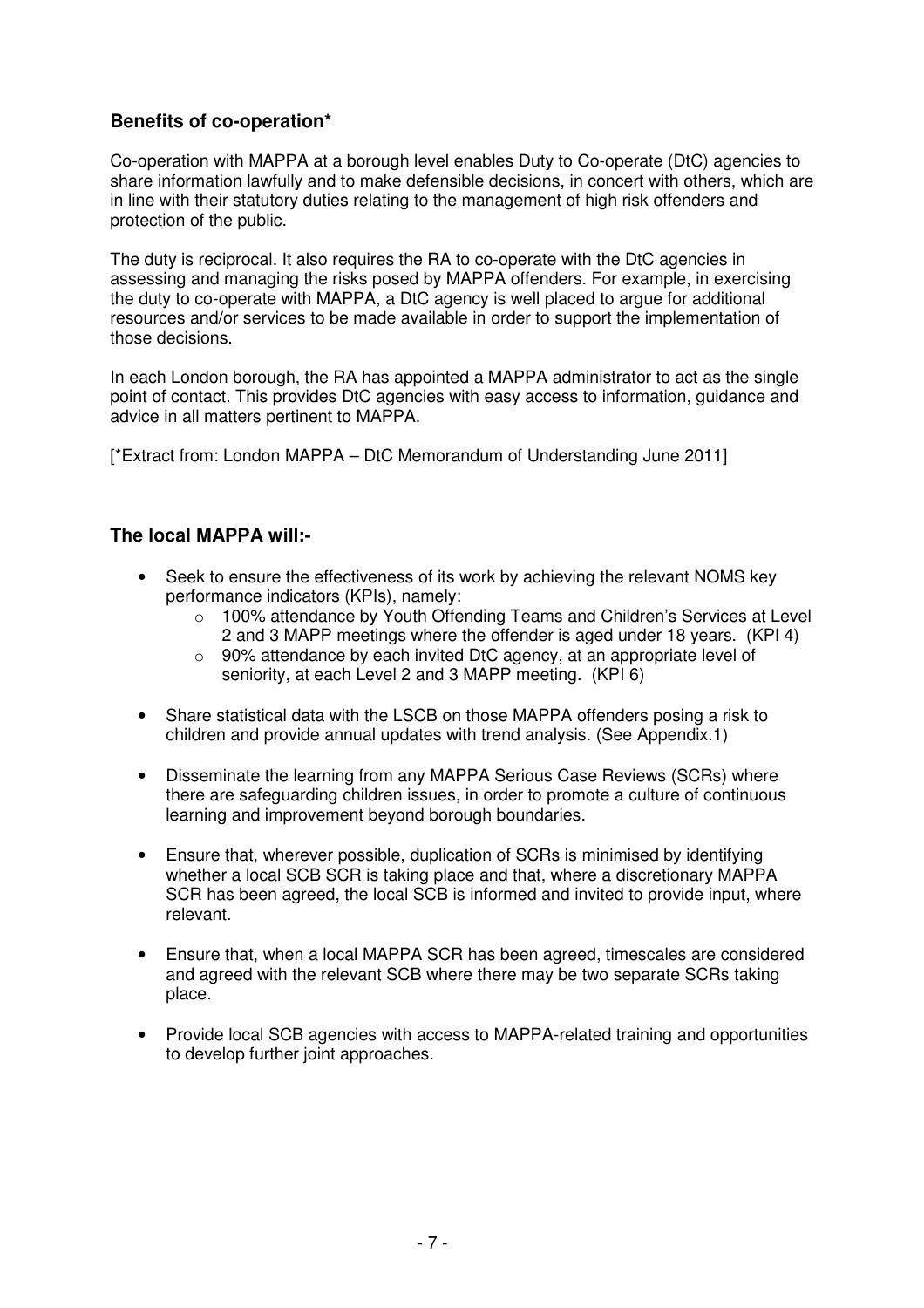### **The LSCB will:-**

- Provide a formal link between the LSCB and the local MAPPA, to enable the MAPPA to refer issues to the LSCB for its advice and comment and to enable the LSCB to receive, at least once a year, a formal performance report from the MAPPA to ensure LSCB scrutiny.
- Collaborate with the local MAPPA in ensuring the required level of attendance by relevant agencies, namely:
	- o 100% attendance by the Youth Offending Team and Children's Services at Level 2 and 3 MAPP meetings where the offender is aged under 18 years.
	- o 90% attendance by each invited safeguarding DtC agency, at an appropriate level of seniority, at each Level 2 and 3 MAPP meeting.
- Share information, including relevant statistical data, in compliance with the above Memorandum of Understanding between MAPPA and DtC agencies.
- Liaise, as necessary, in relation to any training initiatives prompted by lessons to learn from SCRs, child homicide reviews, new MAPPA or safeguarding guidance and changes in legislation.
- Contribute to the content and presentation of the Annual MAPPA Report to the full London SCB, where relevant.

#### **Review**

This protocol will be reviewed by the London MAPPA SMB and London SCB within 12 months of being formally adopted. The review will take into account any legislative changes, any changes in MAPPA guidance or documentation as well as key performance information from both MAPPA and LSCBs. Thereafter, a review will be undertaken biennially unless there are significant legislative or guidance changes that require adoption and/or key performance information that indicate that an earlier review is necessary.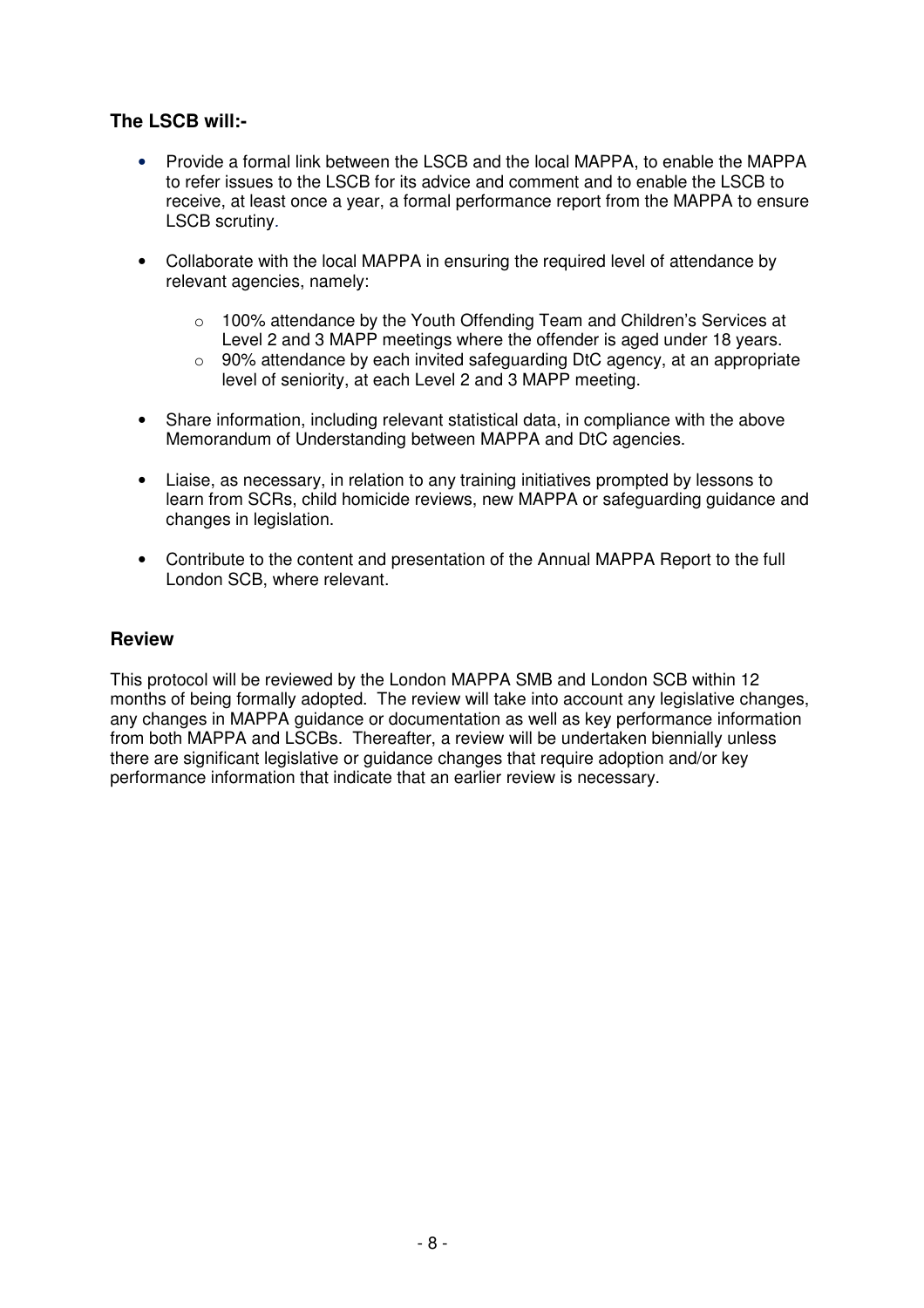**Signatories:** 

**MAPPA Chair** 

**LSCB Chair** 

**Date** 

**Contact:**  Charles Hayward Chair, London MAPPA Strategic Management Board MAPPA Executive Office 151 Buckingham Palace Road London SW1W 9SZ.

Tel. 0300 048 0282. MappaExecutiveOffice@london.probation.gsi.gov.uk

MAPPA-LSCB Protocol Template. March 2013.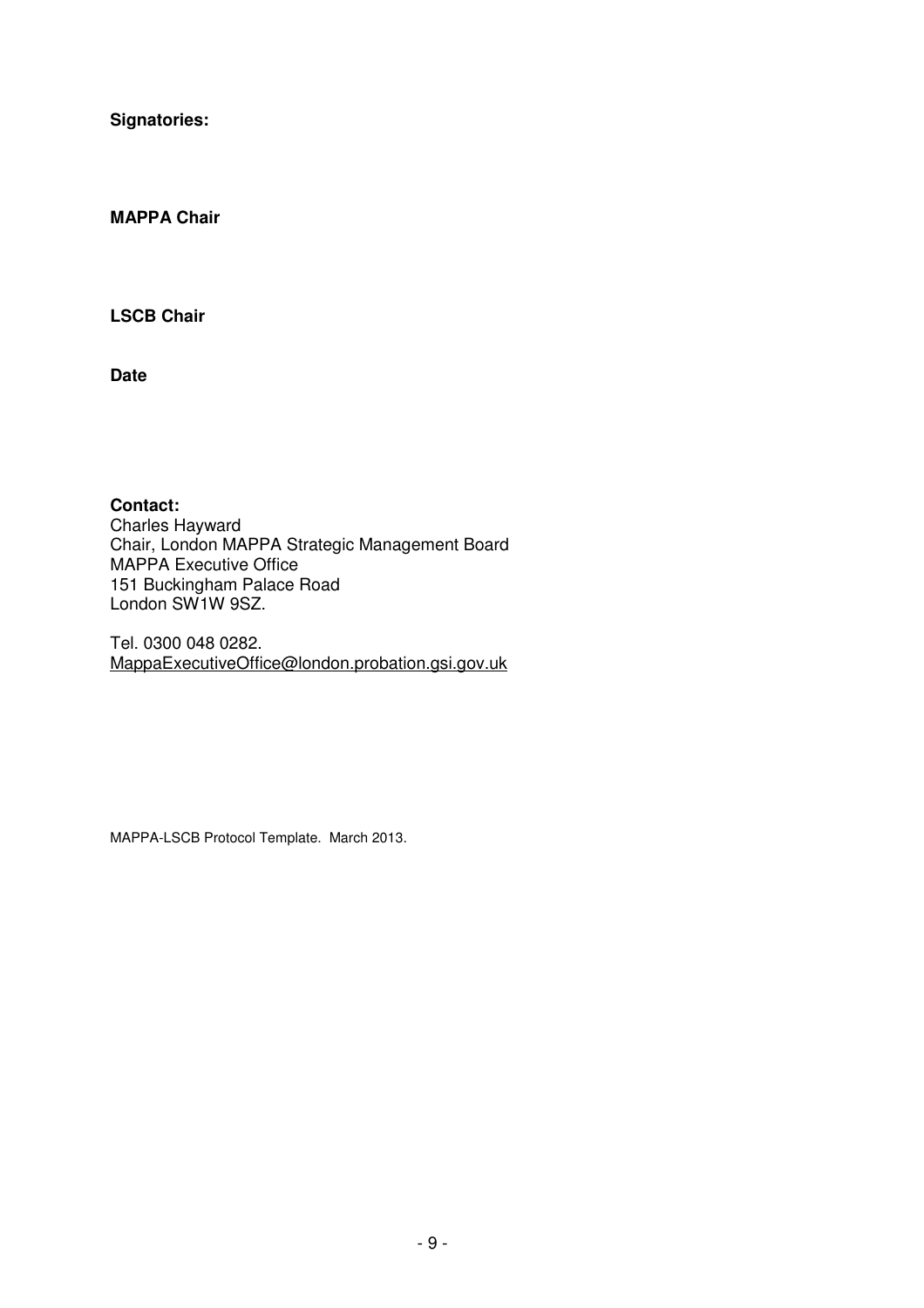**MAPPA data return for** (Name of Borough ………………) **LSCB**

To be provided annually by ACO (MAPPA chair) to LSCB.

#### **PLEASE NOTE:**

- **No personalised information should be included in this return.**
- **\* The data may not be complete in respect of cases managed only by the Metropolitan Police (MAPPA Category 1, Level 1).**
- **This report may include sensitive data. All paper copies must be returned to the MAPPA Chair.** 
	- 1. How many MAPPA registered offenders are managed in the Borough:

| Level $1 -$ |  |
|-------------|--|
| Level $2 -$ |  |
| Level $3 -$ |  |

How many of the Level 1 offenders are case managed by:

| <b>London Probation Trust -</b>   |  |
|-----------------------------------|--|
| Police -                          |  |
| <b>Children Social Services -</b> |  |
| YOS -                             |  |
| Other -                           |  |

2. How many of the MAPPA registered offenders are under 18 years:

 $\mathcal{L}_\text{max}$  and the contract of the contract of the contract of the contract of the contract of the contract of the contract of the contract of the contract of the contract of the contract of the contract of the contrac

- Level 1 \_\_\_\_\_\_\_\_\_\_\_\_\_\_\_\_\_\_\_\_\_\_\_\_
- Level 2 \_\_\_\_\_\_\_\_\_\_\_\_\_\_\_\_\_\_\_\_\_\_\_\_
- Level  $3 -$

Are there any other Risk Management Panel arrangements in place for the under 18 year MAPPA eligible offenders, within the Borough? COMMENTS/CONCERNS:

\_\_\_\_\_\_\_\_\_\_\_\_\_\_\_\_\_\_\_\_\_\_\_\_\_\_\_\_\_\_\_\_\_\_\_\_\_\_\_\_\_\_\_\_\_\_\_\_\_\_\_\_\_\_\_\_\_\_\_\_\_\_\_\_\_\_\_\_

\_\_\_\_\_\_\_\_\_\_\_\_\_\_\_\_\_\_\_\_\_\_\_\_\_\_\_\_\_\_\_\_\_\_\_\_\_\_\_\_\_\_\_\_\_\_\_\_\_\_\_\_\_\_\_\_\_\_\_\_\_\_\_\_\_\_\_\_

- 3. \* How many of the MAPPA registered offenders committed offences in which the primary victim was a child (victim aged under 18)?
	- Level 1 \_\_\_\_\_\_\_\_\_\_\_\_\_\_\_\_\_\_\_\_\_\_
	- Level 2 \_\_\_\_\_\_\_\_\_\_\_\_\_\_\_\_\_\_\_ Level  $3 -$
- 4. How many of the MAPPA registered offenders, are TACT offenders?

\_\_\_\_\_\_\_\_\_\_\_\_\_\_\_\_\_\_\_\_\_\_\_\_\_\_\_\_\_\_\_\_\_\_\_\_\_\_\_\_\_\_\_\_

| Level 1 -          |  |
|--------------------|--|
| Level 2 -          |  |
| Level 3 -          |  |
| COMMENTS/CONCERNS: |  |

- 5. \* How many of the MAPPA registered offenders have parental responsibilities? Level 1 –  $\frac{1}{2}$ 
	- $Level 2 \_$

Level  $3 -$ 

Are there robust processes to manage the risk to children with regard to these offenders? COMMENTS/CONCERNS:

\_\_\_\_\_\_\_\_\_\_\_\_\_\_\_\_\_\_\_\_\_\_\_\_\_\_\_\_\_\_\_\_\_\_\_\_\_\_\_\_\_\_\_\_\_\_\_\_\_\_\_\_\_\_\_\_\_\_\_\_\_\_\_\_\_\_\_\_